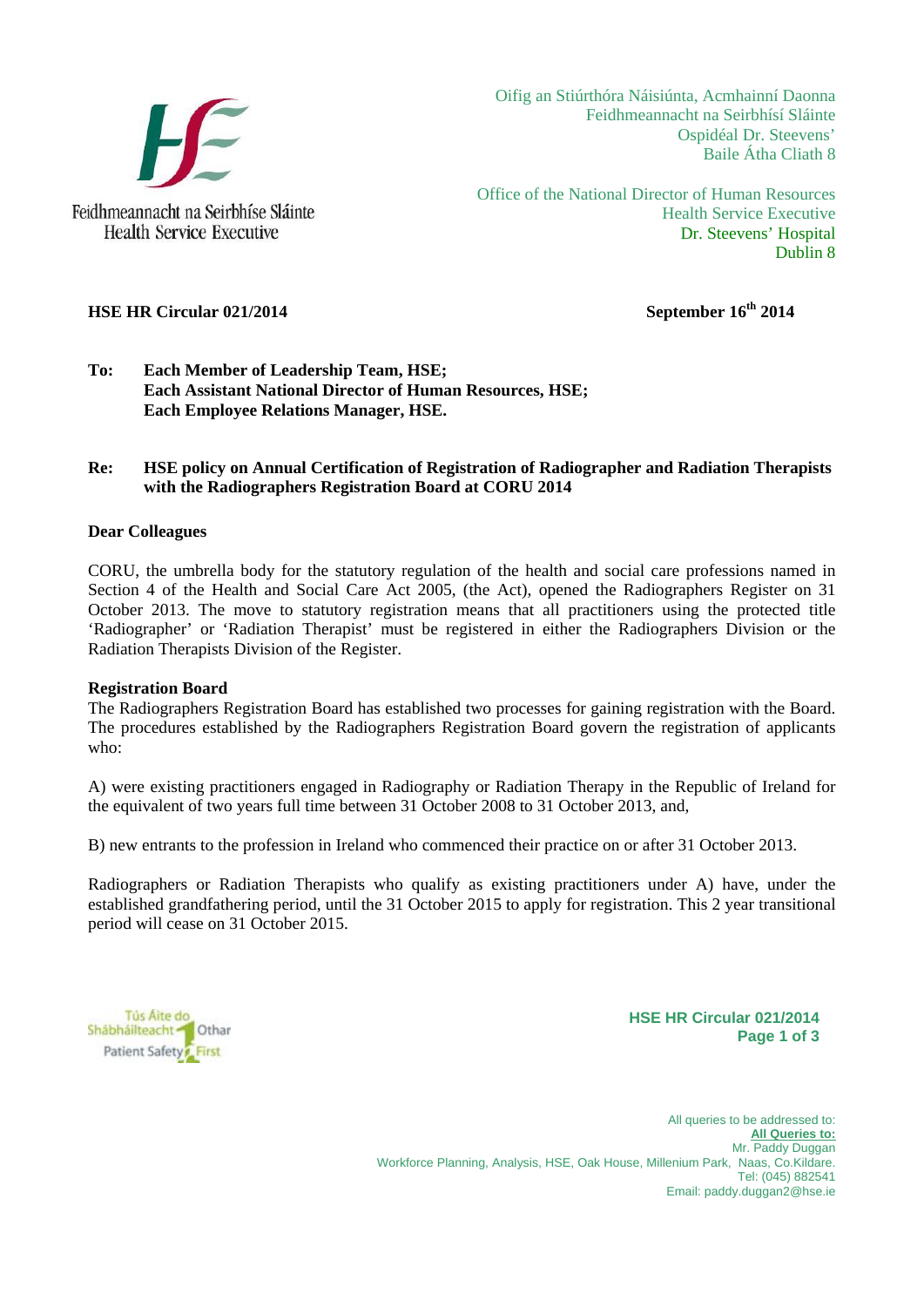Radiographers or Radiation Therapists who are deemed to be new entrants under B) above must be registered in the relevant division of the Radiographers Register before they can commence practice in the Republic of Ireland.

The establishment of the Registration Board means that the HSE can only employ and maintain in employment those practitioners who are registered as Radiographers or Radiation Therapists with the Registration Board.

#### **HSE Policy**

To ensure that the HSE meets its obligations and responsibilities in this regulated environment the attached policy, *HSE policy on Radiographer and Radiation Therapists annual certification of registration with the Radiographers Registration Board at CORU 2014* is now being issued.

The purpose of this policy and procedure is to protect patients, service users and HSE employees and to provide evidence in support of good governance.

This document states that it is the policy of the Health Service Executive to employ and to maintain in employment Radiographers and Radiation Therapists who furnish the HSE with proof of their registration in the register maintained by the Registration Board and maintain registration on that register.

The policy recognises the different registration procedures applicable to the two cohorts of Radiographer and Radiation Therapist, those appointed before 31 October 2013 and those appointed on or after 31 October 2013, and sets out the procedures to be followed by members of these two cohorts to assure the HSE that they are appropriately registered and legally entitled to engage in the protected profession of Radiography and Radiation Therapy.

#### **Radiographer or Radiation Therapists employed on or after 31 October 2013**

Members of this group are required to provide proof of registration and to sign the Patient Safety Assurance Certificate (PSAC) by 31 November 2014 confirming;

- $\triangleright$  That they are appropriately registered in the relevant Division of the Register maintained by the Registration Board,
- $\triangleright$  That they will advise the HSE without delay if there is any change in their registration status by way of restrictions or conditions placed on their practice or through erasure from the register or any other change to their status,
- $\triangleright$  The name under which they are registered with the Registration Board,
- $\triangleright$  That they have advised the Registration Board of their current personal and professional contact details.

Tús Aite do Shábháilteacht <sup>1</sup> Othar Patient Safety First

**HSE HR Circular 021/2014 Page 2 of 3**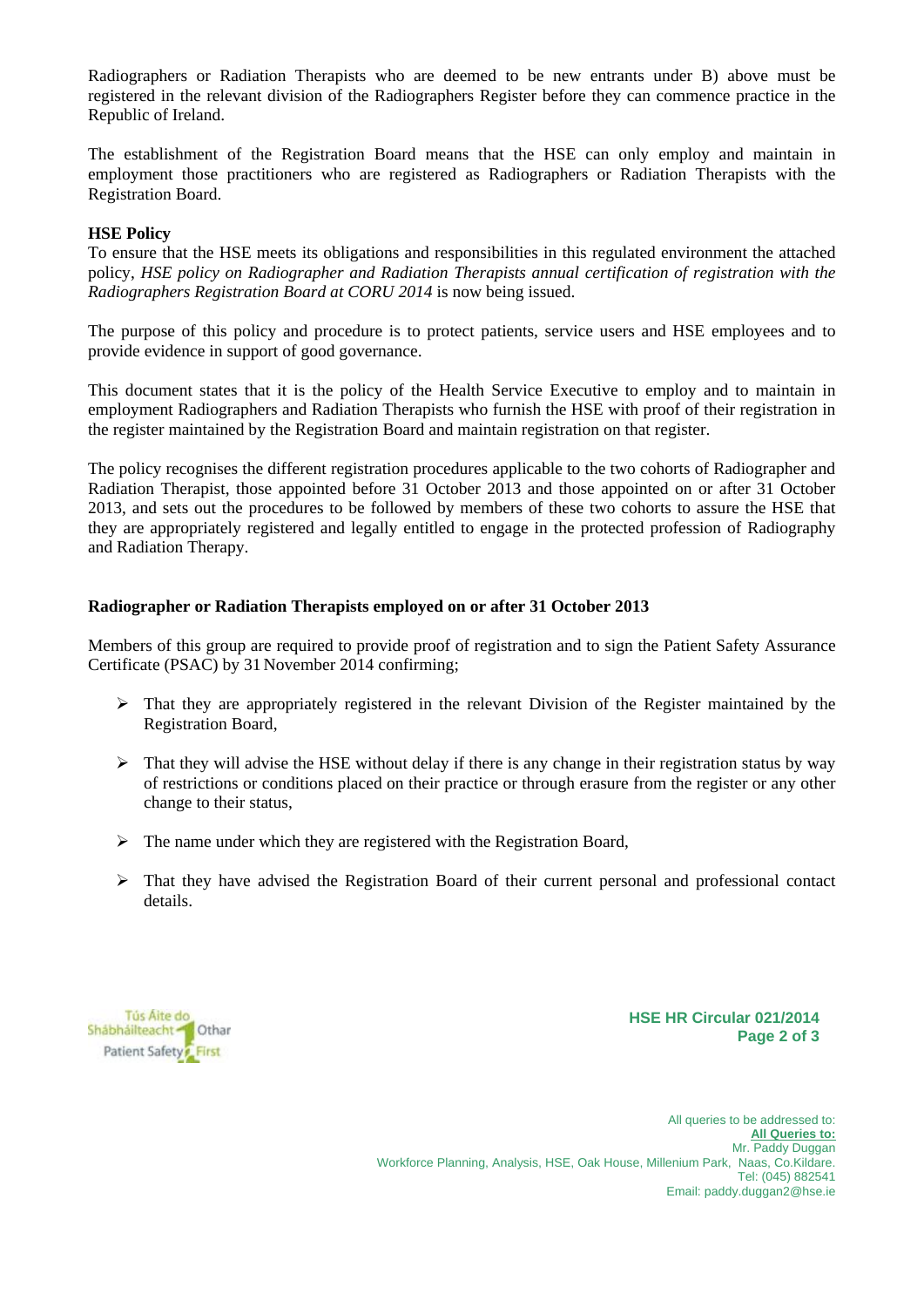## **Implementation of the policy and procedure in respect of this group requires:**

- Radiographer or Radiation Therapists to complete the Patient Safety Assurance Certificate (PSAC) by 31 November 2014,
- $\triangleright$  Practitioners to produce proof of registration in the appropriate division of the Register by the 31 November 2014
- $\triangleright$  Entering the data specified in the policy at 7.1.4 into the SAP HR system
- $\triangleright$  HSE South recording the data specified in the policy at 7.1.4 in appropriate employee records system as SAP HR has not been deployed in this Region.

#### **Radiographers and Radiation Therapists employed before 31 October 2013**

Members of this group are required to confirm and provide proof that they have applied for registration with the Registration Board at CORU by 31 October 2015. This confirmation must be presented to the HSE by the 16 November 2015.

# **This policy is effective from the DATE OF ISSUE 16th September and will be revised in 2015 following consultation with CORU.**

Please bring this policy to the attention of all relevant staff in your area of responsibility.

The policy will be available on the HSE Intranet and Website at the following links:

http://hsenet.hse.ie/Intranet/Human\_Resources/resources/

http://www.hse.ie/portal/eng/staff/Resources/hrppg/PoliciesProcedures.html

Any queries in respect of this Circular should be directed to Mr. Paddy Duggan, Workforce Planning, Analysis and Informatics, HR Directorate, HSE, Oak House, Millennium Park, Naas, Co. Kildare. Tel: 045 882541 or by e-mail to paddy.duggan2@hse.ie

Any queries relating to application for registration with the Radiographer or Radiation Therapists Registration Board should be directed to registration@coru.ie and general queries on registration boards established by CORU should be directed to info@coru.ie or visit www.coru.ie

Yours sincerely,

Backy T Bein

**Barry O'Brien National Director of Human Resources** 



**HSE HR Circular 021/2014 Page 3 of 3**

All queries to be addressed to: **All Queries to:** Mr. Paddy Duggan Workforce Planning, Analysis, HSE, Oak House, Millenium Park, Naas, Co.Kildare. Tel: (045) 882541 Email: paddy.duggan2@hse.ie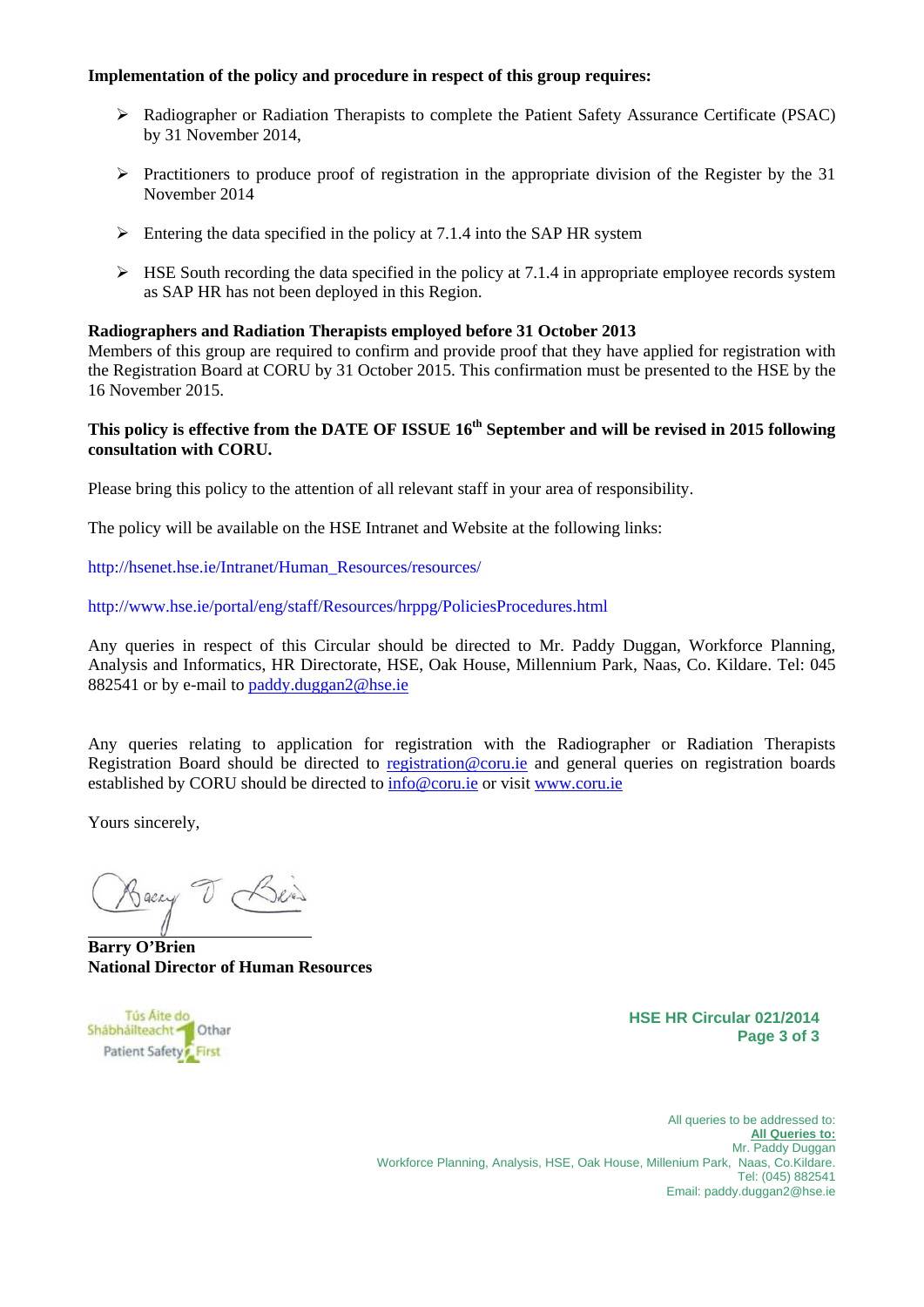# **HSE policy on Annual Certification of Registration of Radiographers and Radiation Therapists with the Radiographers Registration Board at CORU 2014**

| Document developed by  |                       | Mr. P Duggan                |
|------------------------|-----------------------|-----------------------------|
| <b>Revision number</b> | Document              | <b>National Director of</b> |
|                        | approved by           | <b>Human Resources</b>      |
| Approval date          | <b>Responsibility</b> | As specified in Section     |
|                        | for                   | 6.0                         |
|                        | implementation        |                             |
| <b>Revision date</b>   | <b>Responsibility</b> | As specified in Section     |
|                        | for review and        | 8.0                         |
|                        | audit                 |                             |

**Table of Contents:** 

- **1.0 Policy**
- **2.0 Purpose**
- **3.0 Scope**
- **4.0 Legislation/other related policies**
- **5.0 Glossary of Terms and Definitions**
- **6.0 Roles and Responsibilities**
- **7.0 Procedure/Protocol/Guideline**
- **8.0 Revision and Audit**
- **9.0 References**
- **10.0 Appendices**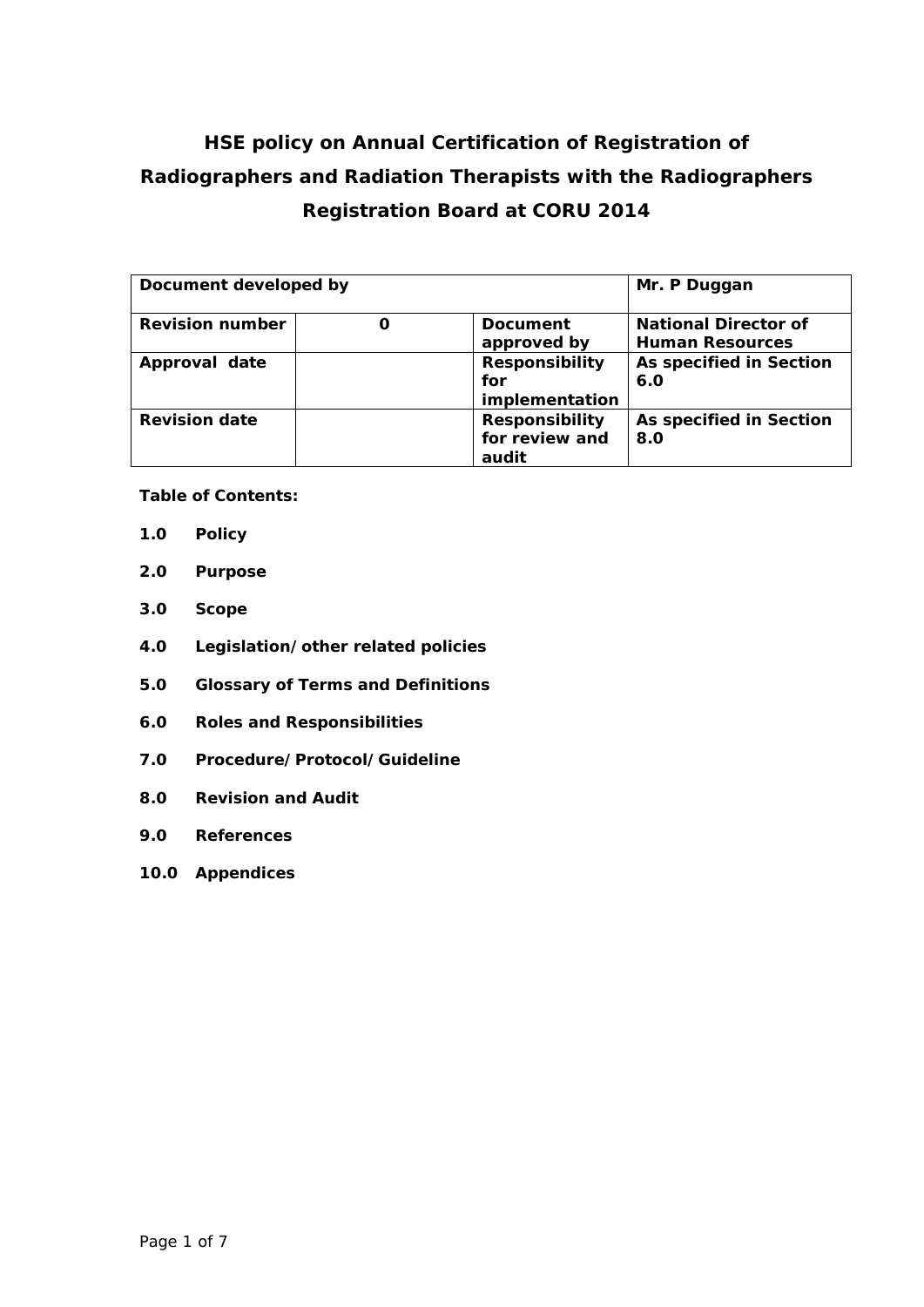# **1.0 Policy Statement:**

#### **1.1. Radiographer or Radiation Therapists employed by the HSE on or after 31 October 2013**

It is the policy of the Health Service Executive (HSE) to employ and to maintain in employment Radiographers or Radiation Therapists who on appointment and annually thereafter furnish the HSE with proof of their appropriate registration in the register maintained by the Radiographers Registration Board at CORU and maintain registration on that register.

It is the policy of the HSE to require Radiographers and Radiation Therapists to certify annually, by way of the Patient Safety Assurance Certificate (PSAC), Appendix 1:

- That they are appropriately registered on the register maintained by the Registration Board,
- That they will advise the HSE without delay if there is any change in their registration status by way of restrictions or conditions placed on their practice or through erasure from the register or any other change to their status,
- The name under which they are registered with the Registration Board.

It is the policy of the HSE to suspend from employment any Radiographer or Radiation Therapist who does not provide proof of registration and the PSAC to their head of discipline or service manager by 30 November 2014.

The HSE reserves the right to report to An Garda Siochana, in support of section 80 of the Health and Social Care Professionals Act 2005, any employee of the HSE who presents themselves as a Radiographer or a Radiation Therapist to the HSE or practises as a Radiographer or a Radiation Therapist in the HSE without the appropriate registration with the Registration Board.

# **1.2. Radiographer or Radiation Therapists employed by the HSE before 31 October 2013**

It is the policy of the Health Service Executive (HSE) to require Radiographers or Radiation Therapists employed by the HSE before 31 October 2013 to furnish the HSE with proof of their application to be registered as a Radiographer or Radiation Therapist with the Registration Board by 16 November 2015.

#### **1.3. Radiographer or Radiation Therapists employed by funded agencies**

Agencies funded by the HSE have a responsibility in the Service Arrangements, *Part 1, Provider Personnel, section 16.2 and Part 2, Schedule 2, Quality and Safety to* employ, contract, engage or accept, as part of the provision of the Services, only such persons who are registered, and maintain a current valid registration, with the appropriate statutory registration body. HSE funded agencies are responsible for the development, implementation and monitoring of appropriate policies and procedures in support of this requirement.

- **2.0 Purpose**: The purpose of this policy and procedure is to protect patients, service users and HSE employees and to provide evidence in support of good governance.
- **3.0 Scope**: This Policy and procedure applies to: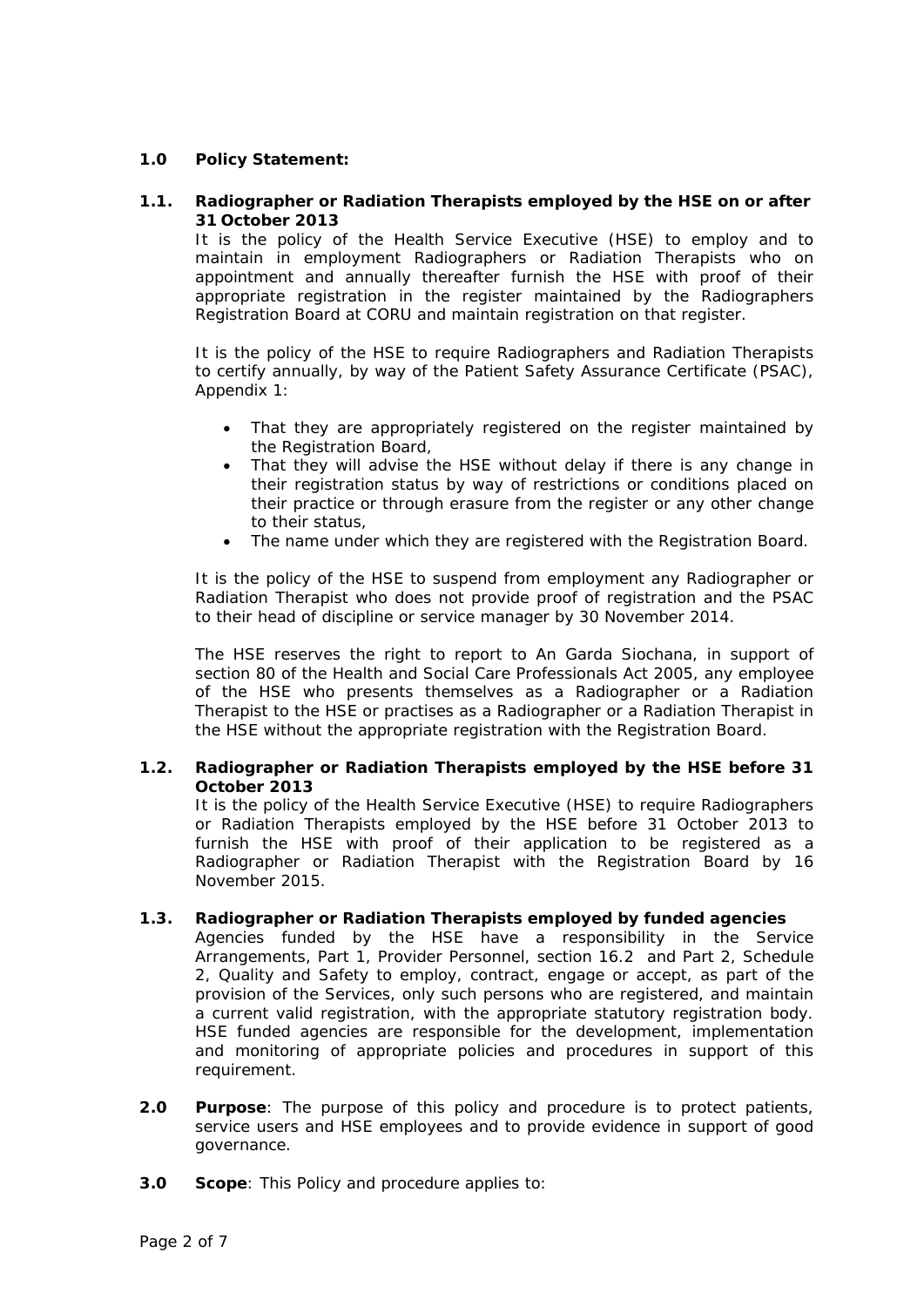- Each individual employed as a Radiographer or a Radiation Therapist by the HSE,
- Each person employed in a position that requires a radiography or radiation therapy qualification and registration with the Registration Board,
- Radiography Services Managers and Radiation Therapy Service Managers,
- Managers of Services, who are not Radiographers or Radiation Therapists and who are responsible for managing Radiographers or Radiation Therapists,
- Each National Director, Hospital Group Manager, ISA Manager, Assistant National Director of Human Resources at Regional level, Assistant National Director of Human Resources, Health Business Services and the individuals designated by them, or new roles introduced following restructuring, for the purpose of ensuring compliance with this policy and procedure.

# **4.0 Legislation/other related policies:**

- The relevant primary legislation is: Health and Social Care Professionals Act 2005, Health and Social Care Professionals (Amendment) Act 2012.
- Other relevant legislation: Data Protection Act 1988 and amendment Act 2003.
- Other related policies: Disciplinary Procedure for Employees of the Health Service Executive 2007.
- **5.0 Glossary of Terms and Definitions**: Explanation of key technical terms or terminology that are referred to in the PPG.
	- **CORU** Statutory body regulating Health and Social care Professionals,
	- **Other staff record system** As SAP HR has not been deployed in HSE South it will use its existing staff record system to comply with this policy and procedure,
	- **PSAC** Patient Safety Assurance Certificate,
	- **Relevant Service Manager** A manager who is not a Radiographer or Radiation Therapist but has responsibility for managing Radiographer or Radiation Therapists,
	- **Radiographer or Radiation Therapist** an individual who uses the protected title regulated by the Radiographers Registration Board at CORU,
	- **Registration Board**  The Radiographers Registration Board at CORU.
- **6.0 Roles and Responsibilities:**

# **6.1 Radiographer or Radiation Therapists**

**6.1.1 The individual Radiographer or Radiation Therapist** is, as a condition of their employment, personally responsible and accountable for maintaining appropriate registration in the register maintained by the Registration Board.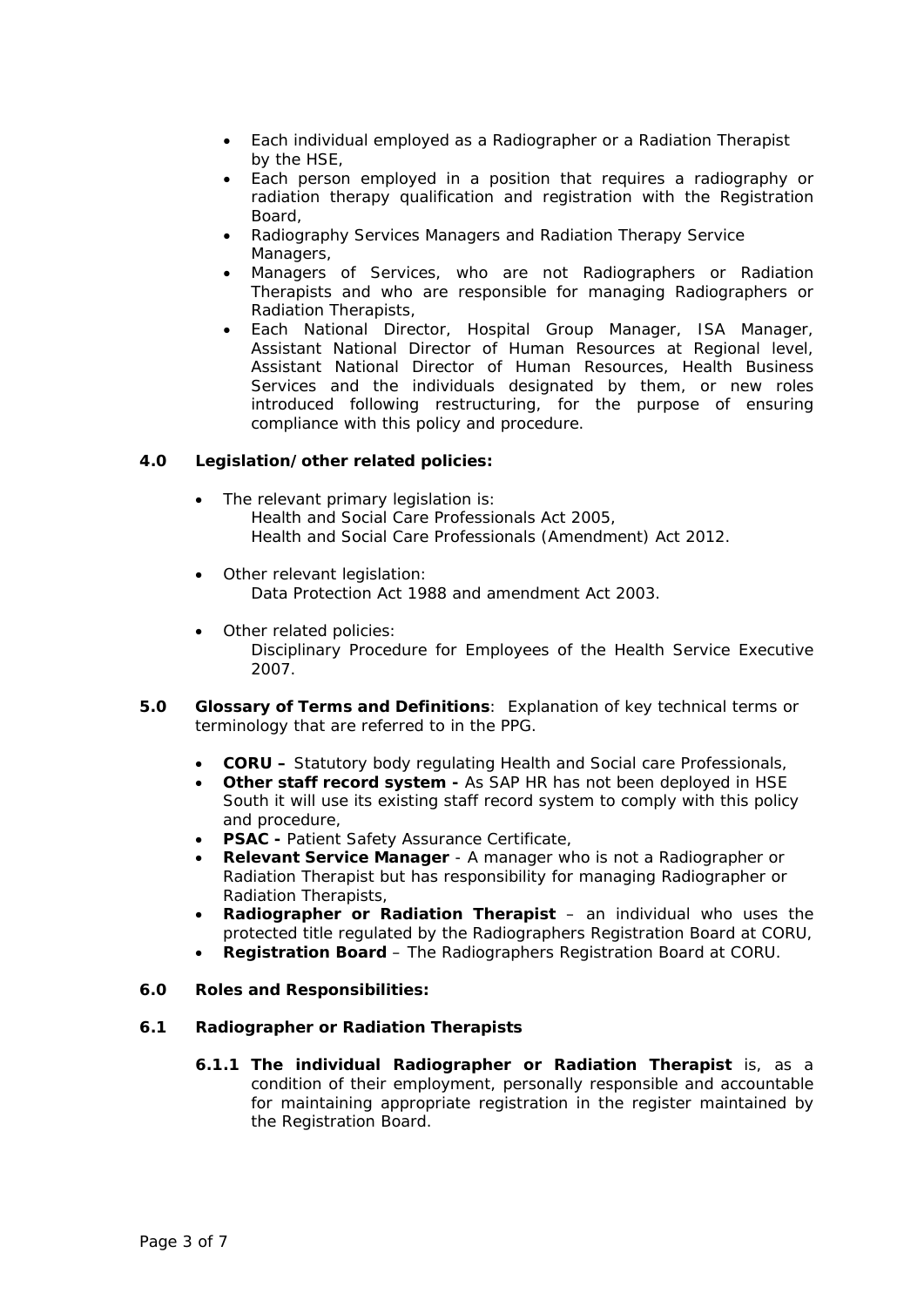- **6.1.2 The Radiographer or Radiation Therapist referred to in 1.1** is personally responsible for providing proof of registration and completing the PSAC by 30 November 2014.
- **6.1.3 The Radiographer or Radiation Therapist referred to in 1.2** is personally responsible for applying for registration as a Radiographer or Radiation Therapist to the Registration Board on or before 31 October 2015 and providing proof of their application to the HSE by 16 November 2015.

#### **6.2 Radiography Services Managers, Radiation Therapy Service Managers or Service Manager with responsibility for Radiographers or Radiation Therapists is responsible for:**

- **6.2.1** Requesting Radiographers or Radiation Therapists who commenced employment on or after 31 October 2013 to provide proof of appropriate registration and to complete the PSAC by 30 November 2014.
- **6.2.2** Requesting Radiographers or Radiation Therapists who were employed by the HSE before 31 October 2013 to provide proof by 16 November 2015 that they have applied for registration as a Radiographer or Radiation Therapist with the Registration Board on or before 31 October 2015. The acceptable proof is the acknowledgement of their completed application from the Registration Board.
- **6.2.3** Advising each Radiographer or Radiation Therapist that failure to provide proof of registration and complete the PSAC or provide proof of application for registration with the Registration Board by the appointed date may result in suspension from employment and investigation under the HSE's Disciplinary Procedure.
- **6.2.4** Storing the completed PSAC or proof of registration in the local site.
- **6.2.5** Ensuring that a validated copy of the completed PSAC is passed to the local personnel administration office for entry onto the SAP HR system or other staff record systems.
- **6.2.6** Advising the relevant National Director, through local management structures of the names of the Radiographer or Radiation Therapists who fail to complete the PSAC or provide proof of application for registration by the appointed date.
- **6.2.8** Advising any Radiographer or Radiation Therapist, including those on any type of leave or secondment, who fails to complete the PSAC or provide proof of application for registration by the appointed date, they may be suspended from employment, on the grounds of patient safety, pending further investigation of their registration status in compliance with this policy and procedure.
- **6.2.9** Ensure that a failure to complete a PSAC or provide proof of application for registration by the appointed date is managed in compliance with this policy and is investigated using the HSE's Disciplinary Procedure.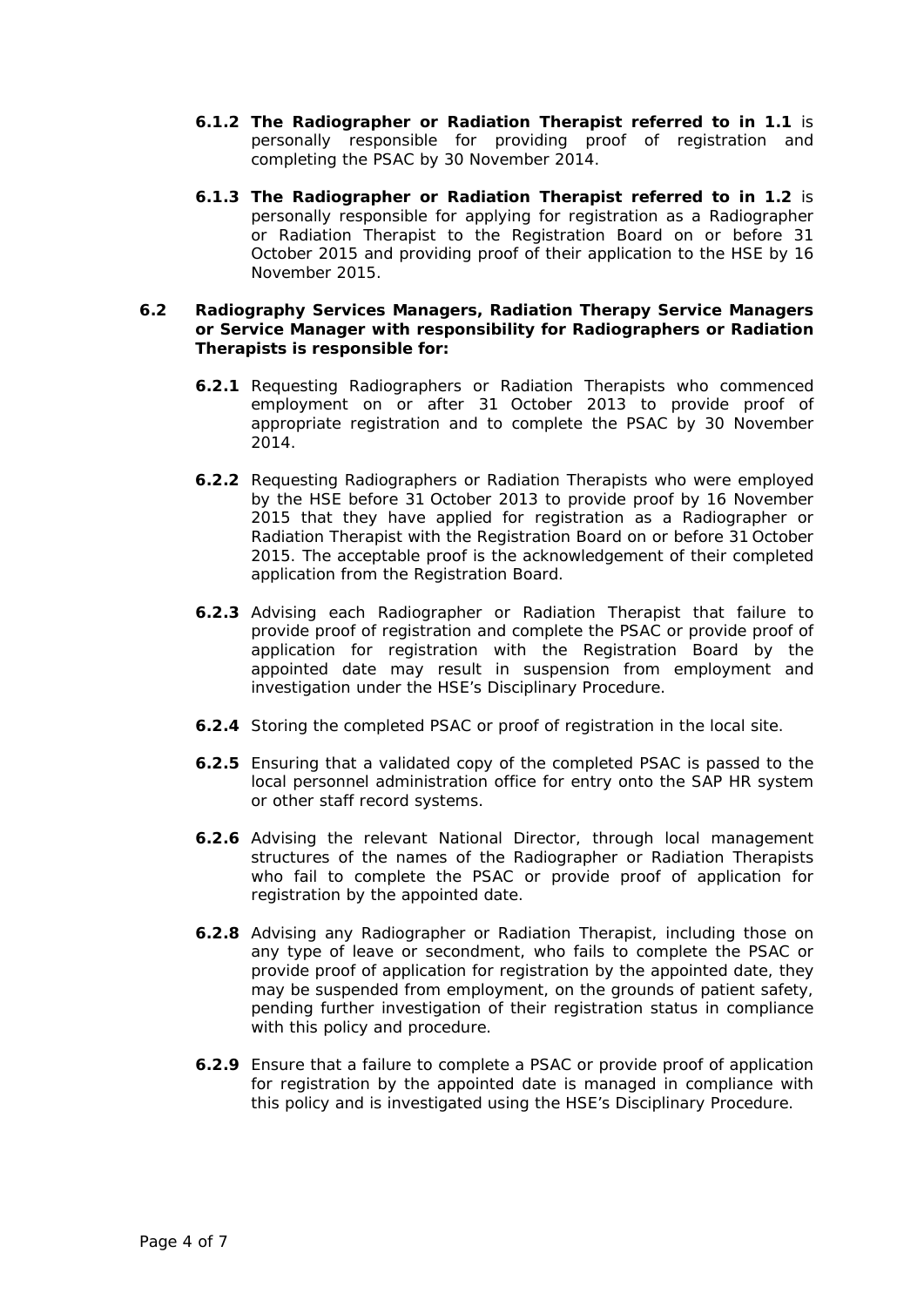#### **6.3 The Regional Assistant National Directors of HR** and the **Assistant National Director of HR, Health Business Services is responsible for;**

- **6.3.1** Establishing a process within their Region or Service that will ensure that the required information is recorded on the SAP HR system or other staff record system (HSE South) by 31 January 2015.
- **6.4 Each National Director is responsible for ensuring that this Policy and Procedure**: is implemented in their Directorate. Each National Director is also responsible for identifying and implementing the necessary systems and processes within their Directorate in support of this policy and procedure.

# **7.0 Procedure**

#### **7.1. Procedure in respect of Radiographers or Radiation who were employed on or after 30 October 2013**

The relevant Radiography Services Manager, Radiation Therapy Service Manager or Service Manager will request Radiograpers or Radiation Therapists employed on or after 31 October 2013 to provide proof of registration and to complete the PSAC by 30 November 2014.

- **7.1.2** A copy of the completed and validated PSAC will be sent by the relevant Radiography Services Manager, Radiation Therapy Service Manager or Service Manager to the local personnel administration office for entry onto SAP HR system or other staff records system. A copy will be maintained locally by the relevant Radiography Services Manager, Radiation Therapy Service Manager or Service Manager for audit purposes. Validation entails confirming the Radiographer or Radiation Therapist's name and registration number in the register maintained by the Registration Board using the Health and Social Care Professional Council's website, [www.coru.ie](http://www.coru.ie/)
- **7.1.3** Advising each Radiographer or Radiation Therapist that failure to A) provide proof of registration and to complete the PSAC or B) provide proof of application for registration with the Registration Board by the appointed date may result in investigation under the HSE's Disciplinary Procedure and suspension from employment.
- **7.1.4** The following information will be entered into the Radiographers or Radiation Therapists record in the SAP HR system or other staff record systems by the designated personnel administration section.

| Information required                       | <b>SAP field</b> |
|--------------------------------------------|------------------|
| Name of the statutory regulatory authority | ID Type)         |
| Registration number                        | (ID number)      |
| PSAC expiry date of 30 November annually   | (Valid to)       |

Radiographers or Radiation Therapists who submit the PSAC will have the status *Active* entered in their record in the *Application Status* field on SAP HR. A similar description will be entered in the appropriate field in other staff record systems.

**7.1.5** The names of the Radiographers or Radiation Therapists who by 30 November have not supplied proof of registration and the PSAC will be forwarded by the relevant professional head of discipline or relevant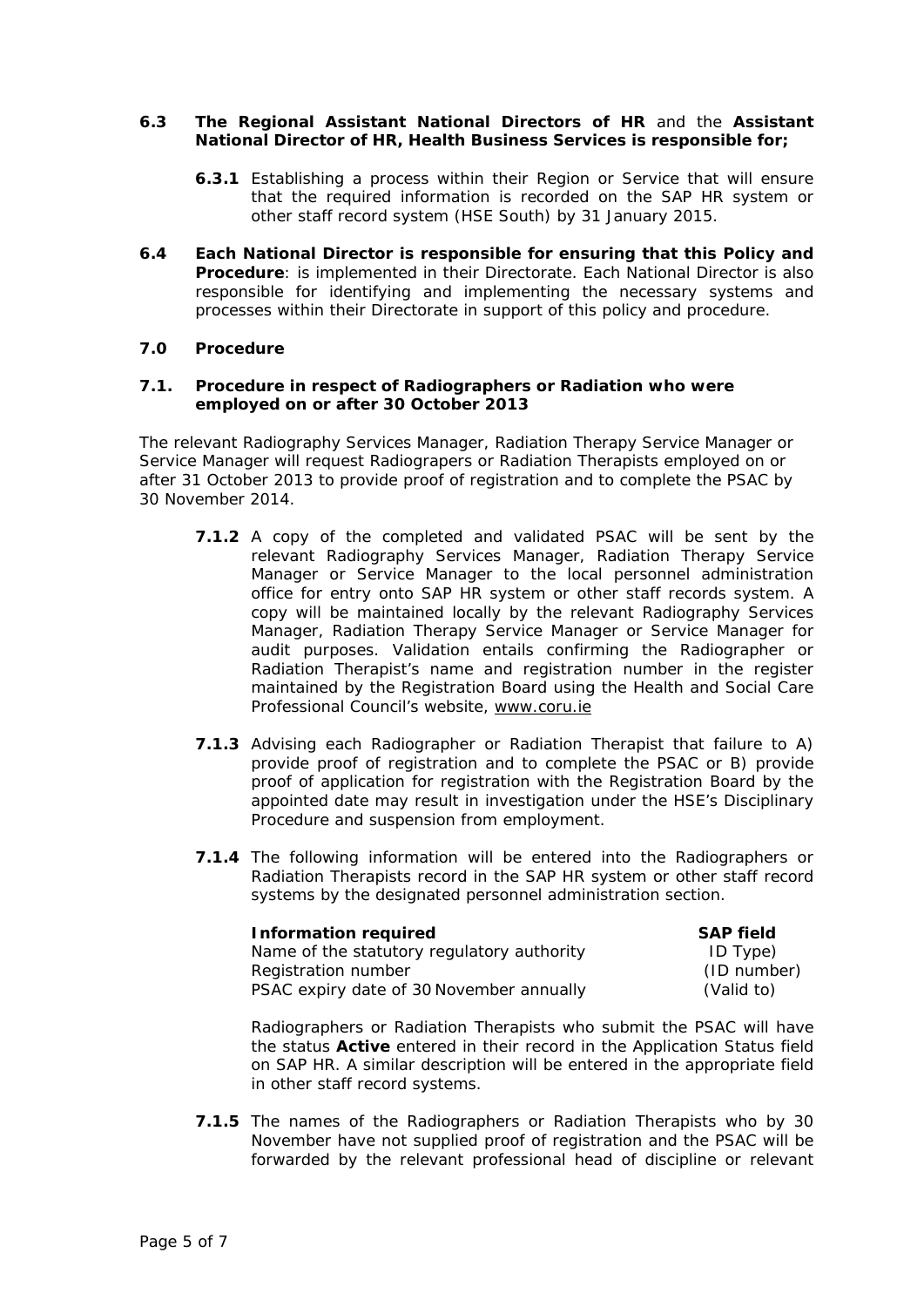service manager, through local management structures to the relevant National Director.

**7.1.6** Following a preliminary review of the facts by the relevant AND of HR and the professional head of discipline or relevant Service Manager the Radiographer or Radiation Therapist may be suspended from employment pending a full investigation using the HSE's Disciplinary Procedure.

#### **8.0 Revision and Audit**

This policy will be kept under review during 2015 and will be amended to reflect the emerging structures and changes to roles and responsibilities.

The implementation of this policy and procedure will be reviewed in February 2015 by nominations from the Acute Hospitals Division and the National HR **Directorate** 

This policy will be amended in 2015 as the grandfathering arrangements for registration will no longer be applicable.

# **9.0 References/bibliography: N/A**

#### **10.0 Appendices:**

**Appendix 1** The Patient Safety Assurance Certificate